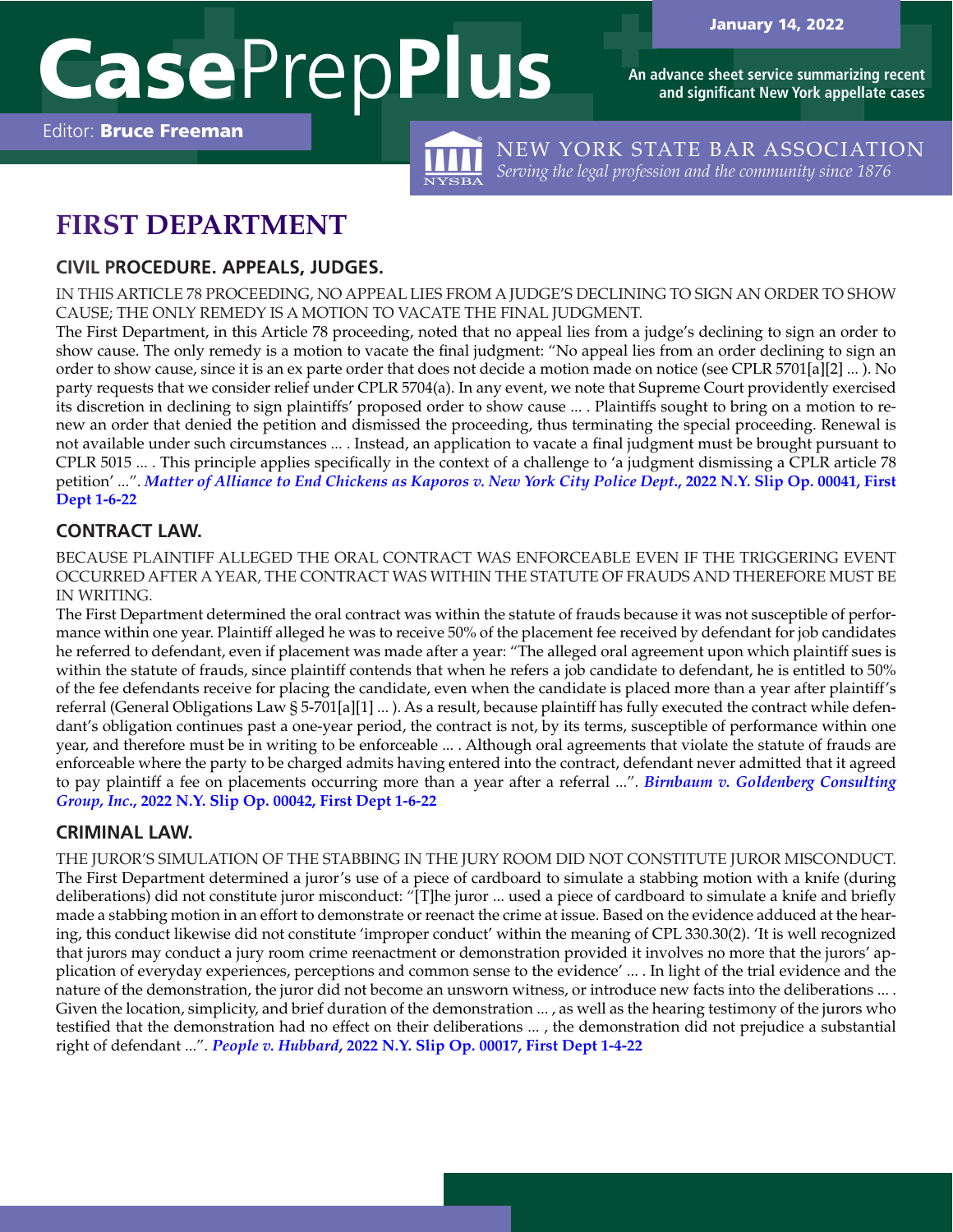#### **DEFAMATION, ATTORNEYS, CIVIL RIGHTS LAW, PRIVILEGE.**

THE PRIVILEGE AFFORDED ATTORNEYS UNDER THE CIVIL RIGHTS LAW RE: ALLEGEDLY DEFAMATORY CLAIMS INCLUDED IN A COMPLAINT (WITH ONE EXCEPTION NOT APPLICABLE HERE) IS ABSOLUTE, EVEN IN THE FACE OF ALLEGATIONS OF MALICE AND BAD FAITH.

The First Department determined the allegedly defamatory claims included in a complaint against plaintiff were absolutely privileged with respect to the attorneys who drafted the complaint. "[T]here is no evidence to support a claim that defendant attorneys acted with malice against plaintiff, either in the commencement of this case or in the preparation of the papers as well as any dissemination of the papers, which are for public consumption to a reporter. ... [T]here are no ... issues of fact as to whether defendant attorneys instituted and sought to publicize a 'sham' action containing defamatory allegations against plaintiff for the sole or primary purpose of disseminating those defamatory allegations while cloaking them in the privilege that attends certain statements made in connection with proceedings before a court (see *Williams v Williams*, 23 NY2d 592, 599 [1969]). ... In the absence of alleged facts supporting the Williams exception, the privilege under Civil Rights Law § 74 is absolute and applies even where the plaintiff alleges malice or bad faith ...". *[Weeden v. Lukezic](https://nycourts.gov/reporter/3dseries/2022/2022_00026.htm)***, 2022 N.Y. Slip [Op. 00026, First Dept 1-4-22](https://nycourts.gov/reporter/3dseries/2022/2022_00026.htm)**

#### **LABOR LAW-CONSTRUCTION LAW, PERSONAL INJURY.**

THE DUCT ON THE FLOOR WAS AN INTEGRAL PART OF THE DEMOLITION WORK, THEREFORE LABOR LAW § 241(6) DID NOT APPLY; THE DEFENDANT DID NOT SUPERVISE OR CONTROL PLAINTIFF'S WORK, THEREFORE LABOR LAW § 200 DID NOT APPLY.

The First Department, reversing Supreme Court, determined the air duct which caused plaintiff's fall was part of the demolition work plaintiff's employer was hired to perform. Therefore Labor Law § 241(6) was not applicable. In addition, Labor Law § 200 did not apply to the defendant who did not supervise or control plaintiff's work: "Plaintiff fell after trying to climb over an air duct that was left on the floor as part of the demolition work his employer was subcontracted to perform. Accordingly, the air duct constituted an integral part of the work, and 12 NYCRR 23-1.7(e)(2) as a predicate for the Labor Law § 241(6) claim is inapplicable ... . Contrary to plaintiff's contention, defendant properly raised its "integral part" argument in its moving papers. Defendant cannot be held liable under Labor Law § 200, because the presence of the air duct on the floor was a condition created by the means and methods of the work performed by plaintiff or his employer, and the record demonstrates that defendant had only general supervisory authority over the construction site and did not control plaintiff's work ... . Plaintiff testified that he received instructions only from his employer's foremen ...". *[Mateo v. Iannelli](https://nycourts.gov/reporter/3dseries/2022/2022_00010.htm)  Constr. Co. Inc***[., 2022 N.Y. Slip Op. 00010, First Dept 1-4-22](https://nycourts.gov/reporter/3dseries/2022/2022_00010.htm)**

#### **LANDLORD-TENANT.**

RECENT CHANGES TO THE STATUTES: (1) REQUIRING A LANDLORD TO MITIGATE DAMAGES WHEN A TENANT ABANDONS A RESIDENTIAL APARTMENT BEFORE THE END OF THE LEASE; AND (2), APPLYING A SECURITY DEPOSIT TO REPAIRS, INTERPRETED AND APPLIED.

The First Department, in a full-fledged opinion by Justice Gische, interpreted recent changes to Real Property Law § 227-e and General Obligations Law § 7-108 regarding the landlord's duty to mitigate damages (when a tenant abandons an apartment before the end of the lease), and the landlord's use of a security deposit to make repairs: "Real Property Law § 227-e now clearly holds that the duty to mitigate damages applies to all residential leases in New York State. It also clarifies that the doctrine of mitigation of damages is not an affirmative defense to be asserted by a tenant, but rather the burden is on landlord to establish it took reasonable and customary actions to 'render the injury as light as possible' ... . \* \* \* Under General Obligations Law § 7-103(1), it is black letter law that money deposited or advanced by a tenant on a lease agreement 'shall continue' to be tenant's money and 'shall' be held in trust for the benefit of tenant until the lease is terminated and it is repaid or applied. The deposit is meant to cover the costs of repairing damages to the apartment. ... General Obligations Law § 7-108 (1-a)(d) also newly added, provides a requirement that landlord provide tenant with written notice of a right to have and be present at an inspection of the premises upon moving out. \* \* \* The penalty of [a landlord's] forfeiture [of the security deposit] is only mandated when landlord fails to provide an itemized statement of the repairs that it claims are required and justify retention of part or all of the security deposit ...". *[14 E. 4th St. Unit 509 LLC v. Toporek](https://nycourts.gov/reporter/3dseries/2022/2022_00002.htm)***, 2022 N.Y. Slip [Op. 00002, First Dept 1-4-22](https://nycourts.gov/reporter/3dseries/2022/2022_00002.htm)**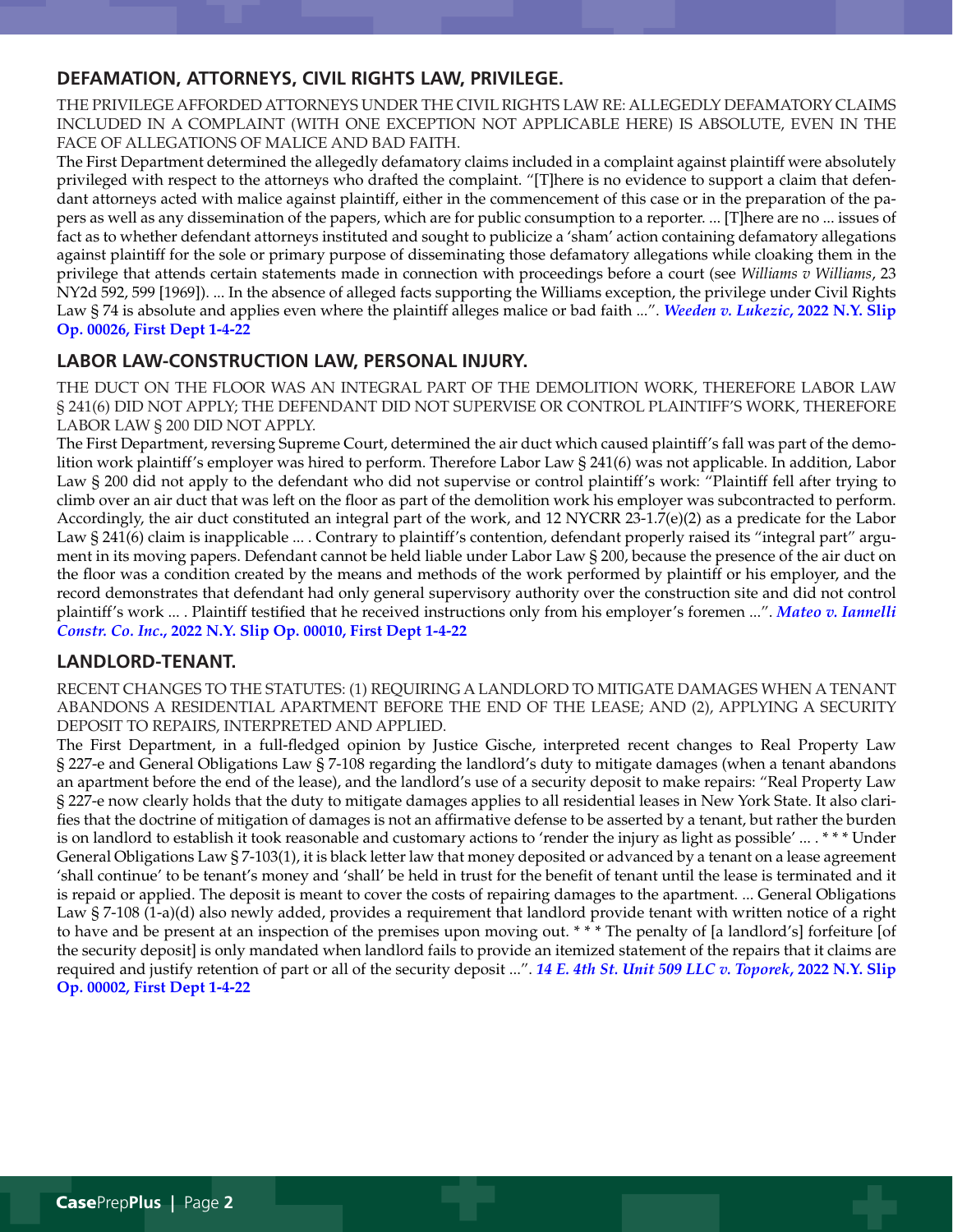# **SECOND DEPARTMENT**

## **APPEALS, CIVIL PROCEDURE, FORECLOSURE, JUDGES.**

ALTHOUGH THE MOTION TO DISMISS THE FORECLOSURE ACTION AS ABANDONED PURSUANT TO CPLR 3215 WAS DENIED ON A GROUND NOT RAISED BY THE PARTIES, THE ORDER WAS SELF-PRESERVED AND APPEALABLE; THE PRESENTATION OF AN ORDER OF REFERENCE WITHIN ONE YEAR OF DEFENDANT'S DEFAULT PRECLUDES A FINDING THAT THE ACTION WAS ABANDONED PURSUANT TO CPLR 3215, DESPITE THE MOTION COURT'S REJECTION OF THE ORDER AS INCOMPLETE.

The Second Department, in a full-fledged opinion by Justice Dillon, over a concurrence and an extensive two-justice dissent, determined; (1) the dismissal of the foreclosure complaint as abandoned pursuant to CPLR 3215 was appealable, even though it was dismissed, sua sponte, on a ground not raised by the parties; and (2) the fact that the plaintiff submitted an order, albeit an order which was rejected for incompleteness, within one year of defendant's default rendered the dismissal pursuant to CPLR 3215 unavailable as a remedy: "The [motion] court employed CPLR 3215(c) reasoning, never argued by the parties, to decide a CPLR 3215(c) motion, just as in Rosenblatt [119 AD3d 45], the court employed reasoning under CPLR 3212, which was never argued by the parties, to decide a CPLR 3212 summary judgment motion. Under the authority of either Rosenblatt or Tirado [175 AD3d 153], the analysis and reasoning of the court, in the order appealed from, although sua sponte, self-preserved the issues for appellate review because it was pursuant to the same CPLR section within which the plaintiff's motion was based and was dispositive to the action. \* \* \* ... [T]he plaintiff presented a proposed ex parte order of reference within the one-year statutory period. The fact that the Supreme Court rejected the order of reference as defective is beside the point, as the mere presentment of it established the plaintiff's intent to proceed toward the entry of judgment and not to abandon the action ...". *Citibank, N.A. v. Kerszko***[, 2022 N.Y. Slip Op. 00032, Second Dept 1-5-22](https://nycourts.gov/reporter/3dseries/2022/2022_00032.htm)**

## **CIVIL PROCEDURE, FORECLOSURE.**

ALTHOUGH THE BANK IN THIS FORECLOSURE ACTION INSPECTED THE VACANT PROPERTY AND MADE PERIODIC REPAIRS, IT WAS NOT A "MORTGAGEE IN POSSESSION" SUCH THAT THE STATUTE OF LIMITATIONS WAS TOLLED; IN ORDER TO BE DEEMED A "MORTGAGEE IN POSSESSION," THE MORTGAGOR MUST CONSENT TO THE BANK'S POSSESSION OF THE PROPERTY.

The Second Department, reversing Supreme Court, over a dissent, determined the statute of limitations had run on defendant bank's foreclosure counterclaim. The bank argued that the statute of limitations had been tolled because it was a "mortgagee in possession," in that it kept tabs on the property and made repairs. The majority held that, in order to be a "mortgagee in possession," the mortgagor must consent to the possession. Such consent constitutes an acknowledgment of the debt. The mortgagor here did not consent to the mortgagee's possession of the property: "We disagree with our dissenting colleague that determining whether a mortgagee qualifies as a mortgagee in possession for purposes of tolling the statute of limitations requires 'an analysis of the actions taken by the mortgagee to secure the property financially and physically.' Rather, the determination only requires an analysis of whether the mortgagee took full possession of the property pursuant to an agreement with the mortgagor." *Mardenborough v. U.S. Bank N.A***[., 2022 N.Y. Slip Op. 00034, Second](https://nycourts.gov/reporter/3dseries/2022/2022_00034.htm) [Dept 1-5-22](https://nycourts.gov/reporter/3dseries/2022/2022_00034.htm)**

#### **CONDOMINIUMS, ASSOCIATIONS.**

THE CONDOMINIUM BOARD OF MANAGERS PROPERLY APPLIED THE BUSINESS JUDGMENT RULE WHEN IT AUTHORIZED CONSTRUCTION WHICH NARROWED PLAINTIFF'S BOAT SLIP; THE DISSENT ARGUED THE BOARD FAILED TO SHOW THAT IT ACTED IN ACCORDANCE WITH THE CONDOMINIUM BYLAWS, WHICH IS REQUIRED BY THE BUSINESS JUDGMENT RULE.

The Second Department, over a dissent, determined the defendant condominium board of managers properly applied the business judgment rule when it authorized construction which narrowed the boat slip assigned to plaintiff when she purchased the condominium: " 'Under the business judgment rule, the court's inquiry is limited to whether the board acted within the scope of its authority under the bylaws (a necessary threshold inquiry) and whether the action was taken in good faith to further a legitimate interest of the condominium. Absent a showing of fraud, self-dealing or unconscionability, the court's inquiry is so limited and it will not inquire as to the wisdom or soundness of the business decision' ... . **From the dissent:** Under the business judgment rule, a necessary threshold inquiry is whether the board acted within the scope of its authority under the bylaws and whether the action was taken in good faith to further a legitimate interest of the condominium ... . Here, as set forth below, the Board failed to show, prima facie, that it satisfied this first prong—that it acted pursuant to the bylaws." *[Katz v. Board of Mgrs. of Stirling Cove Condominium Assn](https://nycourts.gov/reporter/3dseries/2022/2022_00033.htm)***., 2022 N.Y. Slip Op. 00033, Second Dept 1-5-22**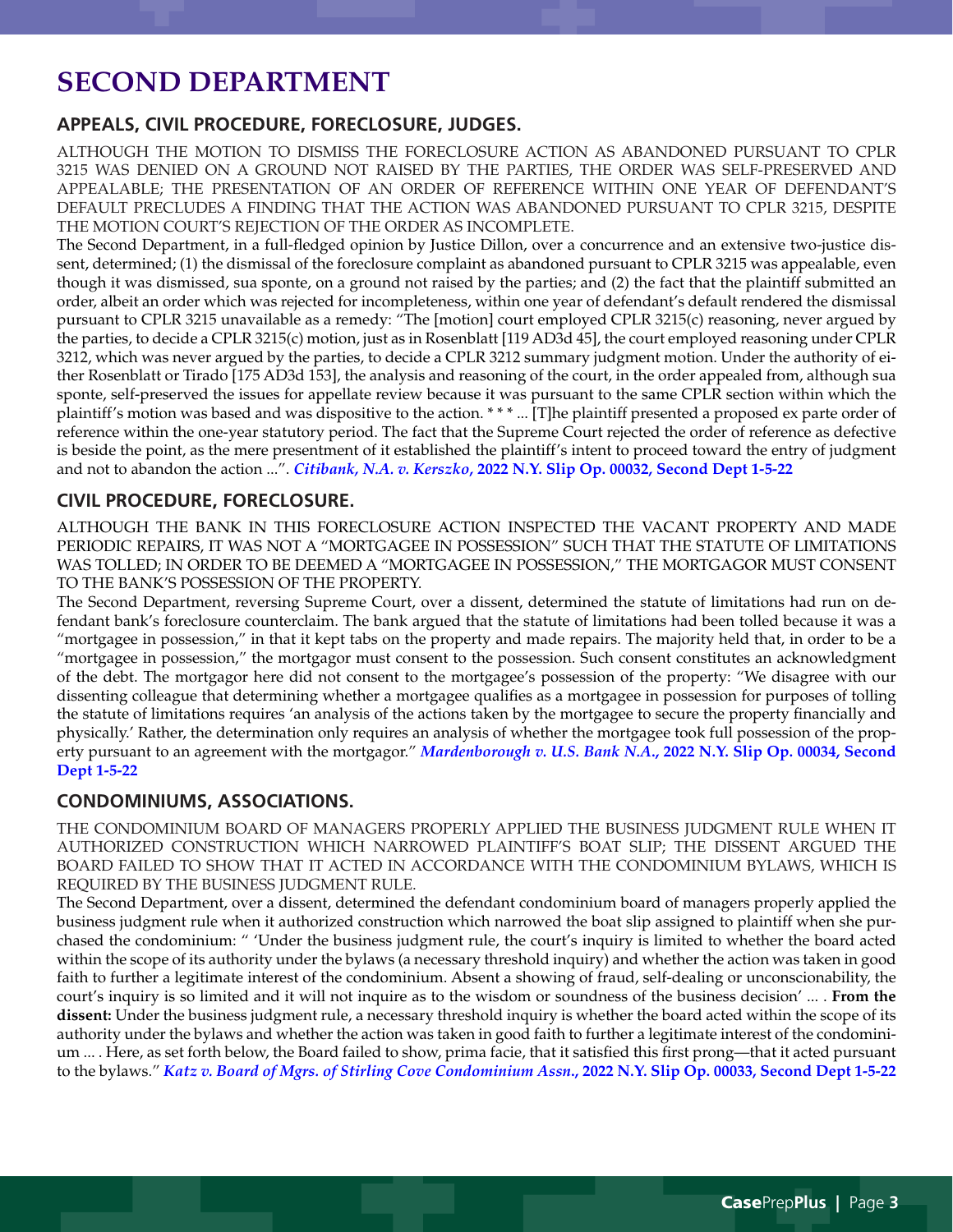## **CONTRACT LAW, UNIFORM COMMERCIAL CODE (UCC).**

DEFENDANT PROPERLY REJECTED THE MACHINES AS NONCONFORMING GOODS, PLAINTIFF DID NOT CURE THE CONFORMITY, AND DEFENDANT WAS ENTITLED TO CONSEQUENTIAL DAMAGES AND LOST PROFITS. The Second Department determined Supreme Court properly found that defendant had rejected the machines as nonconforming goods, plaintiff did not cure the nonconformity, and defendant was properly awarded consequential damages and lost profits: "[T]he Supreme Court found ... the defendant[] demonstrated that the plaintiff had breached express and implied warranties by showing that the machines which were delivered to [defendant] Expansion did not conform to the descriptions set forth in the invoice. The court determined that Expansion was entitled to damages in the principal sum of \$53,298.75 for breach of express and implied warranties, representing the amount of lease payments it made on the machines, as well as damages in the principal sum of \$2,852,430 for lost profits resulting from that breach. ... [T]he evidence established that Expansion rejected the machines with particularity as required by UCC 2-605. ... [W]hile Expansion's rejection triggered the plaintiff's right pursuant to UCC 2-A-513 to cure the alleged nonconformity, the ... determination that the plaintiff failed to do so was warranted by the facts. ... [T]he determination that, at the time the parties entered into the contract, damages for lost profits were within the contemplation of the parties is warranted by the facts. It was foreseeable that a breach on the part of the plaintiff with respect to delivering functioning machines would result in Expansion being unable to manufacture sufficient ammunition to fill existing orders, or to accept new orders, culminating in lost profits ...". *[Mil-Spec Indus. Corp. v. Expansion Indus., LLC](https://nycourts.gov/reporter/3dseries/2022/2022_00035.htm)***, 2022 N.Y. Slip Op. 00035, Second Dept 1-5-22**

#### **CRIMINAL LAW, JUDGES.**

THE MAJORITY CONCLUDED THE INTERVENTION BY THE TRIAL JUDGE DID NOT DEPRIVE DEFENDANT OF A FAIR TRIAL; STRONG TWO-JUSTICE DISSENT.

The Second Department, over an extensive two-justice dissent, affirmed defendant's murder conviction. The majority noted that some of the trial judge's remarks would have been better left unsaid, but held the judge did not intervene excessively. The dissent disagreed: "[W]hile many of the Supreme Court's interventions were proper attempts to clarify testimony and facilitate the progress of the trial, we agree with our dissenting colleagues that other remarks would better have been left unsaid. Nevertheless, when the record is viewed as a whole, the court's conduct, to the extent it was improper, did not prevent the jury from arriving at an impartial verdict on the merits ... . \* \* \* **From the dissent:** Viewing the record as a whole, the Supreme Court's conduct, taken together with, inter alia, its disparate treatment of the two experts ... , its efforts to point out inconsistencies in the testimony of the defendant's wife ... , and its assistance in eliciting testimony from the People's witnesses ... , 'demonstrated apparent bias in favor of the People' ... . This improper interference deprived the defendant of a fair trial, and thus, a new trial is warranted before a different Justice ...". *People v. Martinez***[, 2022 N.Y. Slip Op. 00037,](https://nycourts.gov/reporter/3dseries/2022/2022_00037.htm)  [Second Dept 1-5-22](https://nycourts.gov/reporter/3dseries/2022/2022_00037.htm)**

## **FORECLOSURE, CIVIL PROCEDURE.**

THE BANK WHICH COMMENCED THE 2006 FORECLOSURE HAD ALREADY ASSIGNED THE NOTE AND MORTGAGE AND DID NOT HAVE STANDING TO FORECLOSE; THEREFORE THE STATUTE OF LIMITATIONS DID NOT START RUNNING IN 2006; THE DISSENT DISAGREED.

The Second Department, over an extensive dissent, determined that the bank (Option One) which commenced foreclosure proceedings in 2006 did not have standing to do so because it had already assigned the note and mortgage (to Residential). Therefore the six-year statute of limitations did not start to run in 2006. The dissent argued Option One, as the original lender, did in fact have standing. Much of the majority's decision was devoted to demonstrating the dissenting argument was not valid: "We disagree with our dissenting colleague's assertion that Option One, after its assignment of the note and mortgage to Residential, continued to have standing to commence and prosecute the 2006 action. Our dissenting colleague misreads the holding in *[Wilmington Sav. Fund Socy., FSB v Matamoro](https://nycourts.gov/reporter/3dseries/2021/2021_05741.htm)* (200 AD3d 79, 90-91), wherein we held that there are three bases to establish standing in residential foreclosure actions. There is no dispute with regard to the second two bases for finding standing; to wit: a plaintiff's physical possession of the note prior to commencement of the foreclosure action with an allonge or endorsement in blank or to the plaintiff (second basis), or an assignment of the note to the plaintiff prior to the commencement of the foreclosure action (third basis). However, while the *Matamoro* Court described the first basis for standing as being 'where the plaintiff is the original lender in direct privity with the defendant' ... , the second part of the description explained that '[t]he direct privity is rarely seen in residential mortgage foreclosure litigations, given the nature of the home lending business where financial instruments are routinely sold, assigned, or 'bundled' from one institution to another between the time funds are initially dispersed by a lender and the commencement of a later foreclosure action' ... . The *Matamoro* Court's holding and description of the nature of the market falls squarely into the facts of this case. Contrary to our dissenting colleague's rationale that the original lender retains the right to sue on a note that it has fully assigned, we have held that '[a]n absolute assignment of a bond and mortgage transfers to the assignee all rights theretofore conferred upon the assignor-mortgagee to enforce the bond and mortgage' ...". *[21st Mtge. Corp. v. Rudman](https://nycourts.gov/reporter/3dseries/2022/2022_00031.htm)***, 2022 N.Y. Slip Op. 00031, [Second Dept 1-5-22](https://nycourts.gov/reporter/3dseries/2022/2022_00031.htm)**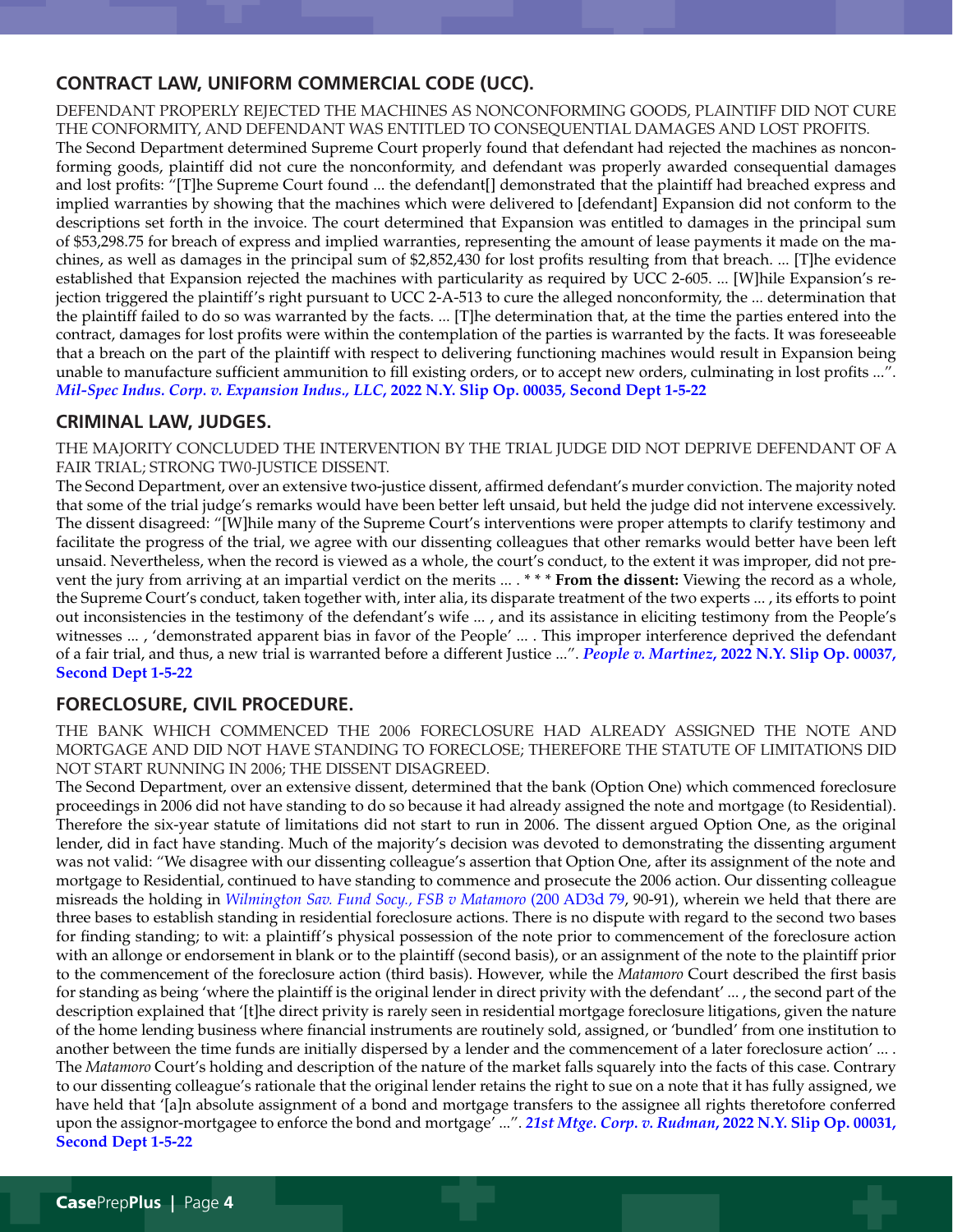# **THIRD DEPARTMENT**

# **CRIMINAL LAW, EVIDENCE, APPEALS.**

CRIMINAL SALE OF A CONTROLLED SUBSTANCE FIRST DEGREE AND THE RELATED CONSPIRACY CONVICTIONS WERE AGAINST THE WEIGHT OF THE EVIDENCE.

The Third Department determined the criminal sale of a controlled substance first degree and the related conspiracy convictions were against the weight of the evidence: "In a weight of the evidence review, we first determine whether, based on all of the credible evidence, a different finding would have been unreasonable, and, if not, we then 'weigh the relative probative force of the conflicting testimony and the relative strength of the conflicting inferences that may be drawn from the testimony' to determine if the verdict is supported by the weight of the evidence ... . . \* \* \* Although the jury may have been able to infer from the intercepted communications that defendant sold cocaine to Henry on October 28, 2017, the evidence failed to satisfy the two ounce or more weight element of criminal sale of a controlled substance in the first degree ... . Under these circumstances, the evidence falls short of establishing the elements of criminal sale of a controlled substance in the first degree when viewed in a neutral light ... . As defendant's conspiracy conviction is premised upon the criminal sale in the first degree charge, it too must fall based upon a review of the weight of the evidence ...". *[People v. Adams](https://nycourts.gov/reporter/3dseries/2022/2022_00076.htm)***, 2022 N.Y. [Slip Op. 00076, Third Dept 1-6-22](https://nycourts.gov/reporter/3dseries/2022/2022_00076.htm)**

## **CRIMINAL LAW, SEX OFFENDER REGISTRATION ACT (SORA).**

THE UNLAWFUL SURVEILLANCE CONVICTION DID NOT INVOLVE "SEXUAL CONTACT" AS DEFINED BY THE PENAL LAW; THEREFORE THE 20 POINT ASSESSMENT FOR "SEXUAL CONTACT" WAS ERROR.

The Third Department, reversing (modifying) County Court, determined the risk factors requiring "sexual contact" and a "prior felony or sex crime" were not supported: "County Court erred in assessing points under risk factors 4 and 10. The assessment of points under risk factor 4 is warranted where a defendant has engaged in 'either (i) two or more acts of sexual contact, at least one of which is an act of sexual intercourse, oral sexual conduct, anal sexual conduct, or aggravated sexual contact, which acts are separated in time by at least 24 hours, or (ii) three or more acts of sexual contact over a period of at least two weeks' ... . For purposes of risk classification, the Penal Law definition of terms is used ... . The record does not reflect that defendant's crimes of conviction, for unlawful surveillance in the second degree ... , involved any form of sexual contact ... . In the absence of any record evidence that defendant engaged in sexual contact with any victim, 20 points should not have been assessed under risk factor 4 ... . Likewise, the record lacks any evidence that defendant had a 'prior felony or sex crime' within three years of the unlawful surveillance sex offenses and, thus, the court erred in assessing 10 points under risk factor 10 ...". *People v. Wassilie***[, 2022 N.Y. Slip Op. 00103, Third Dept 1-6-22](https://nycourts.gov/reporter/3dseries/2022/2022_00103.htm)**

## **RETIREMENT AND SOCIAL SECURITY LAW.**

THE WIND BLOWING A DOOR SHUT ON PETITIONER POLICE OFFICER'S HAND DID NOT CONSTITUTE AN "ACCIDENT" WITHIN THE MEANING OF THE RETIREMENT AND SOCIAL SECURITY LAW.

The Third Department, over a two-justice dissent, determined petitioner police officer's injury caused by wind slamming a door on her hand was not an "accident" entitling her to disability benefits: "... '[W]hen determining whether a precipitating event was unexpected, [the Comptroller] and courts may ... consider whether the injured person had direct knowledge of the hazard prior to the incident or whether the hazard could have been reasonably anticipated so long as such a factual finding is based upon substantial evidence in the record' ... . \* \* \* ... [P]etitioner testified that, as she was walking from the bus to the booth to write her report, she observed that it was windy. Indeed, petitioner does not dispute that, on the day of the incident, it was cold and windy and that she was aware of the weather conditions. According to petitioner, the door to the booth weighed between 80 and 100 pounds and she was aware that the door would close on its own, as it did not have a closure arm attached to slow its closure. Petitioner further testified that, when she went to open the door to the booth, she felt resistance due to the wind blowing against it and she only opened the door enough for her to 'squeeze' herself in. As petitioner entered the doorway, she felt a gust of wind and, concerned that the door was going to hit her as it closed, she put her right hand out behind her for protection. The wind blew the door shut behind her, slamming her right hand in the doorjamb. ... [S]ubstantial evidence supports the Comptroller's determination that petitioner could have reasonably anticipated that the wind would blow the door closed on her and, therefore, the incident did not constitute an accident within the meaning of the Retirement and Social Security Law ...". *Matter of Rizzo v. DiNapoli***[, 2022 N.Y. Slip Op. 00095, Third](https://nycourts.gov/reporter/3dseries/2022/2022_00095.htm)  [Dept 1-6-22](https://nycourts.gov/reporter/3dseries/2022/2022_00095.htm)**